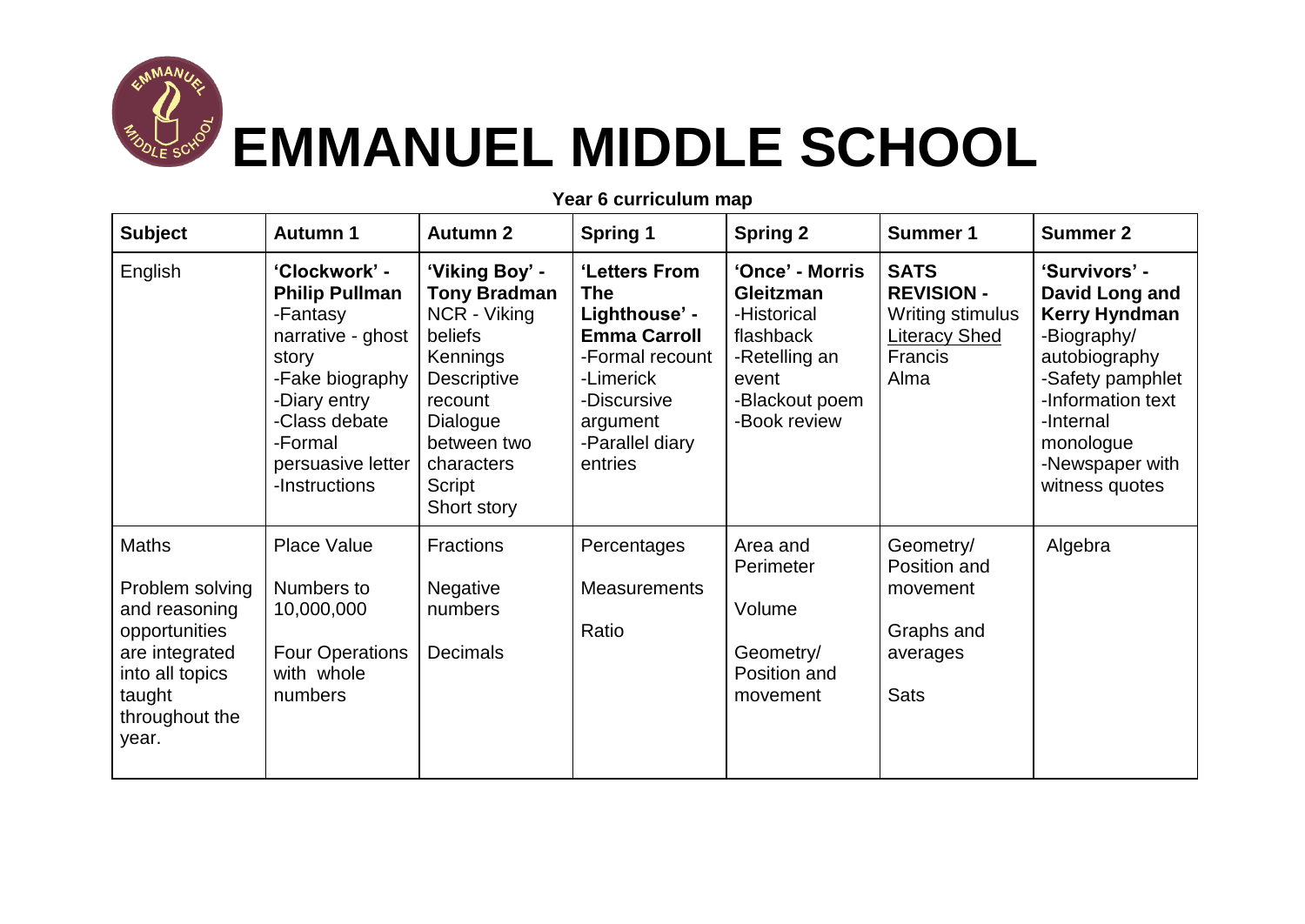

## **EMMANUEL MIDDLE SCHOOL**

| Science             | Human<br>Circulatory<br>system,<br>Digestion, and<br>Health                          | Light                                  | Electricity            | Living things              | Evolution                                                       | <b>Review</b><br>learning/Practical<br>activities/Ecology<br>Unit |  |
|---------------------|--------------------------------------------------------------------------------------|----------------------------------------|------------------------|----------------------------|-----------------------------------------------------------------|-------------------------------------------------------------------|--|
| Art                 | People in action                                                                     | People in action                       | Holocaust              | Holocaust                  | Natural forms                                                   | Natural forms                                                     |  |
| Computer<br>science | Scratch                                                                              | <b>Networks</b>                        | Flowol                 | <b>Spreadsheets</b>        | Lego Spike                                                      | Web Design                                                        |  |
| DT                  | Product design:<br>Textiles:<br>Food: introduction to the cooker / pastry and baking |                                        |                        |                            |                                                                 |                                                                   |  |
| French              | Diversity of me                                                                      | <b>BAGS</b><br>Adjectives              | New -er verbs          | Time                       | Home & the<br><b>Body</b>                                       | <b>Expressing Likes</b><br>& Dislikes                             |  |
| <b>Humanities</b>   | Scandinavia                                                                          | The Vikings                            | World War Two          |                            | <b>Extreme Earth</b>                                            | <b>Local Study</b>                                                |  |
| <b>Music</b>        | <b>Ukulele</b>                                                                       | Journey into<br>Space<br>(Composition) | <b>Classical Music</b> | 1960's Pop<br><b>Music</b> | Minimalism in<br><b>Music</b>                                   | Songwriter                                                        |  |
| <b>PE</b>           | Volleyball<br>Gym                                                                    | <b>Basketball</b><br>Tag Rugby         | Gym<br>Handball        | Volleyball<br><b>OAA</b>   | <b>Athletics</b><br>Rounders/<br>cricket<br><b>Table Tennis</b> | <b>Athletics</b><br>Rounders/ cricket<br><b>Table Tennis</b>      |  |